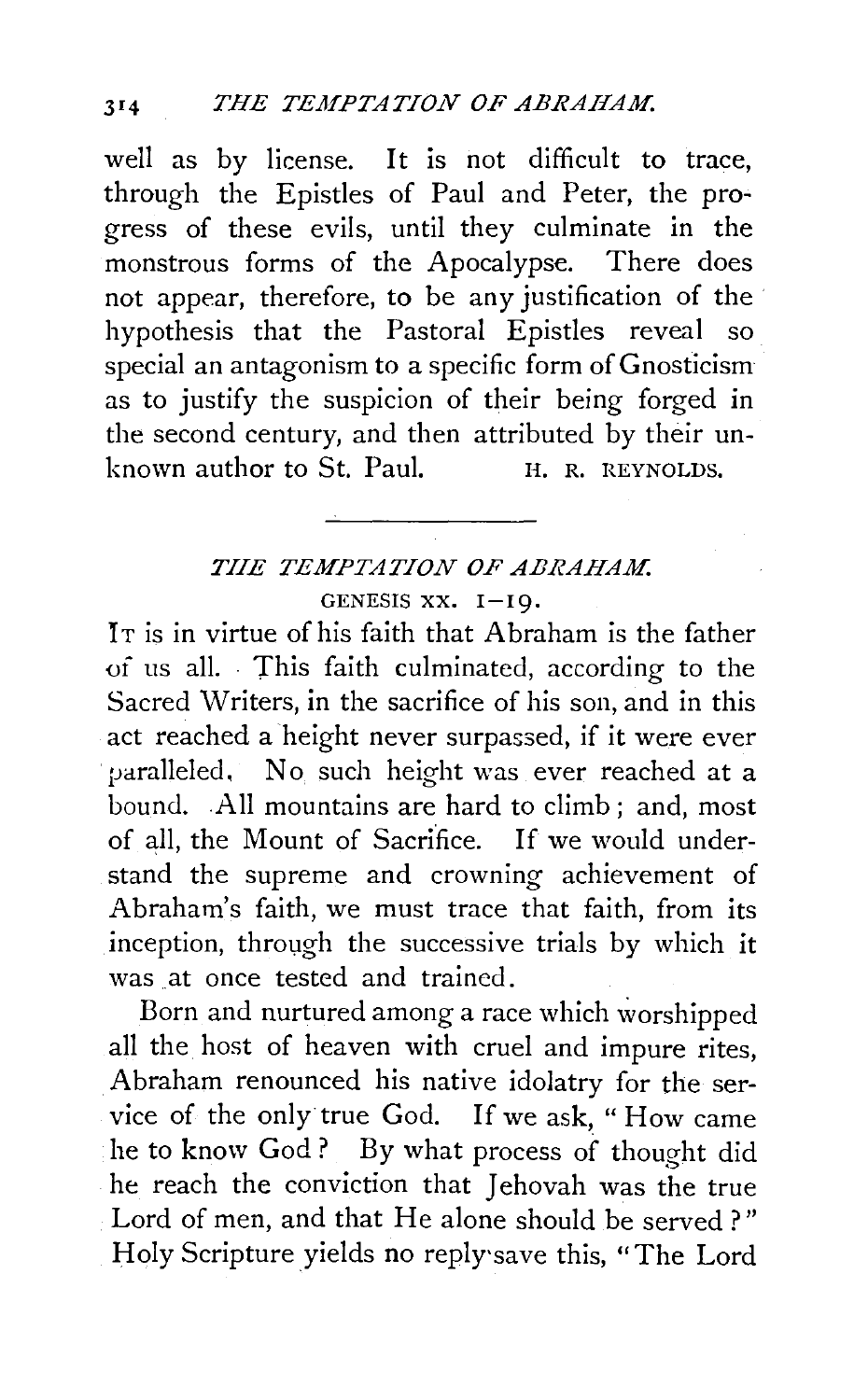*appeared* unto him ; the Lord spake with him, and bade him leave the land of his nativity, and promised to shew him a better land." It gives us no further hint of the process by which Abraham rose from superstition to faith, no hint at all as to how he was prepared to *see* God when He appeared, to listen and obey when He spake. If we would learn the story of Abraham's ''conversion," we must turn from Scripture to an ancient tradition which is preserved in the literature of each of the great races which sprang from him, the Arabs and the Hebrews. This antique tradition, which doubtless has some basis of truth, is thus given in the Koran: $-$ " When night overshadowed him, Abraham saw a star, and said, ' *This* is my Lord.' But when it set, he said, ' I like not those thaf set.' And when he saw the moon rising, he said, ' *This* is my Lord.' But when the moon declined, he said, 'Verily, if my Lord direct me not in the right way, I shall be as one of those who err.' And when he saw the sun rising, he said, '*This* is my Lcrd, for this is greater than stars or moon.' But when the sun went down, he said, ' $O$  my people, I am clear of these things ! I turn my face to Him who made both heaven and earth!" Whatever credence we may give to this venerable tradition, or withhold from it, we can hardly doubt that it was in some such way as this that Abraham was convinced of the impotence of the gods of light and fire whom his fathers propitiated with human sacrifices, and was taught to turn to Him who made the sun to rule the day, the moon and stars to rule the night ; for it is thus that, in all ages, God prepares men to know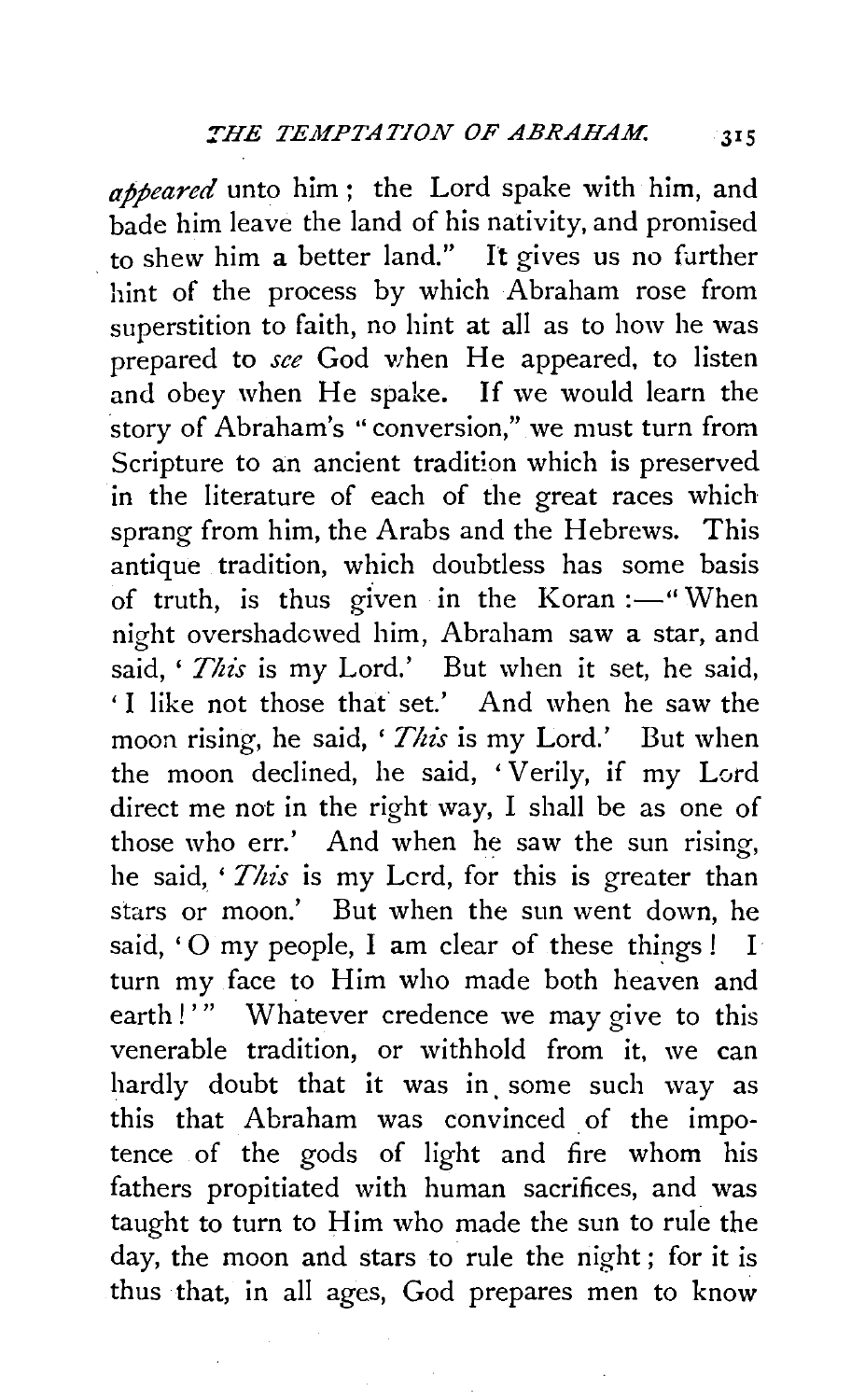Him, to receive Him when He comes, to listen when IIe speaks. Apart from an inward quickening of thought and spiritual desire, of what avail are outward revelations of the Divine Glory? God may come to men and dwell among them in the most perfect forms, but they will not know Him as God, neither be thankful, unless they have been previously educated by his Spirit. The Light may shine, but if it shine on darkened hearts, the darkness comprehendeth it not. Only as Abraham had been taught to think more deeply and more truly than his neighbours, to see that gods who changed and set could not be gods, because they did not meet man's need for an unchanging ever-present Lord, could he have been prepared to recognize the glory of the true God, to believe and trust in Him. Only as he had a little light within him, could he recognize and welcome the greater Light which shone upon him from without. In fine, as we might have known without a legend, the faith of Abraham had an origin, an inception, similar to that by which faith springs up in other men.

And the faith which sprang as our faith springs was trained as our faith is trained- by trial, by illusion, by disappointment, by being strained to its last pitch of endurance. By faith, he left his native land, not knowing whither he went, but looking for the country which God had promised him and his seed after him. No sooner had he pitched his tent on the edge of the land of promise, than he was driven from it by famine. Without a murmur, he went down into Egypt, confident that God would bring him back. God did bring him back; and,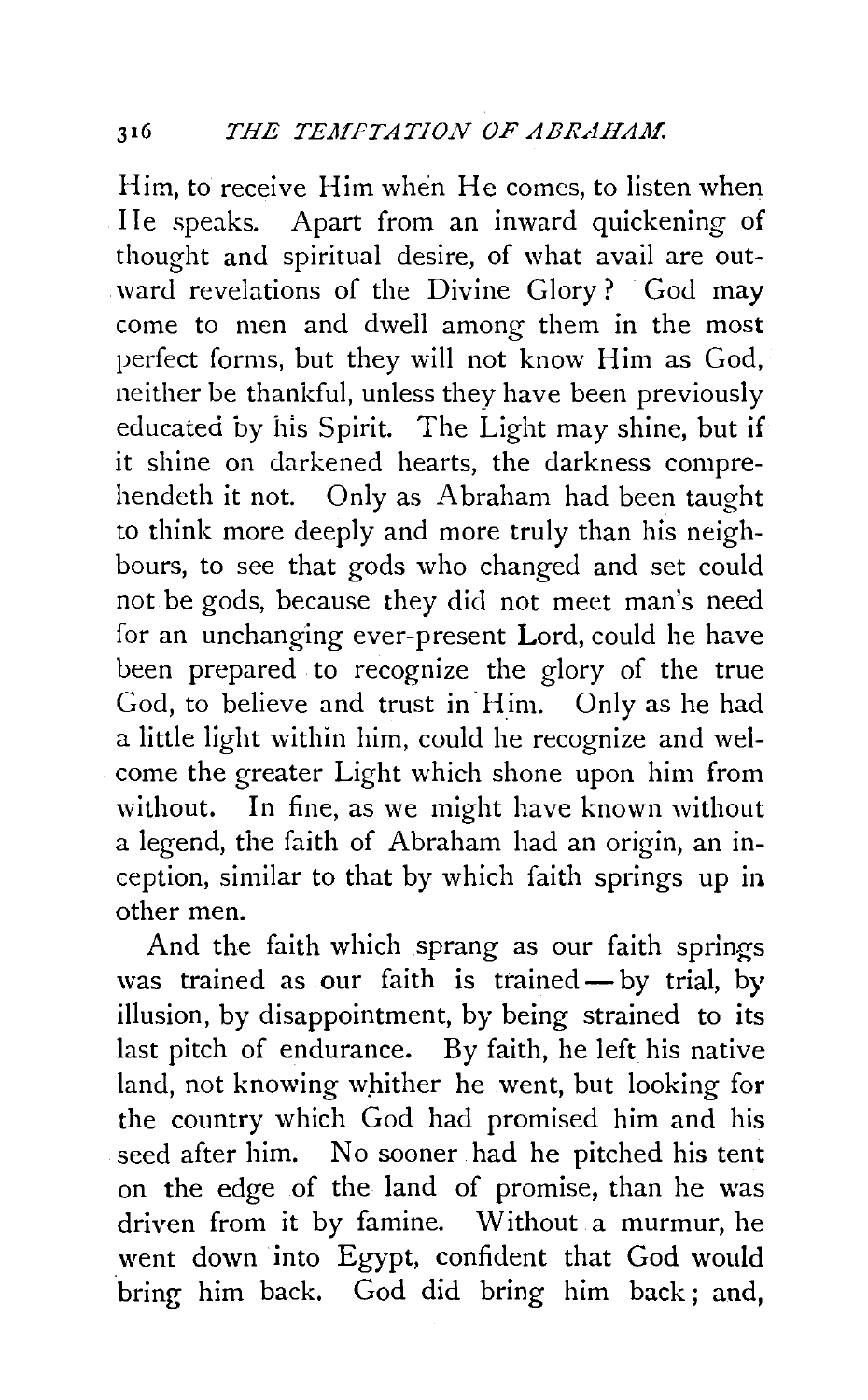then, Lot quarrelled with him, and settled down in the fairest districts of the land which was to have been his inheritance. This inheritance was also promised' to his seed after him ; but years passed, Abraham grew old, and the promised child was not born. When Isaac was born, when the child in whom all his hopes clustered had grown into a young man-fair, thoughtful, full of promise, Abraham is called, or thinks· himself called, to sacrifice him; to sacrifice, with him, all the hopes which had made him a pilgrim and a sojourner in the earth. Isaac is spared, given back, in a figure, from the dead; but still the promise is not fulfilled; God does not give Abraham the land He had promised to give him. When he dies, the patriarch has no possession in it but a grave, no, not so much as to set his foot on.

And when we ask, What is the meaning of all this? the writer of the Epistle to the Hebrews teaches us to see in it simply the education and development of faith. Abraham does not receive the promised land, he has to wait long for the promised seed, in order that, compelled to brood on the promise by perpetual disappointment, he may learn to see in it a higher meaning than he saw at first; that the horizons of thought and hope may be enlarged; that he may look for a better country than Canaan, even a heavenly, and for a better seed than Isaac, even a Divine.

This, in general, was the discipline of Abraham's faith, as it is of ours. And, in general, we can see that it was well for him that his faith should be thus tried ; that he should be led on, as we are led, by illusion, by promises which seemed to mock the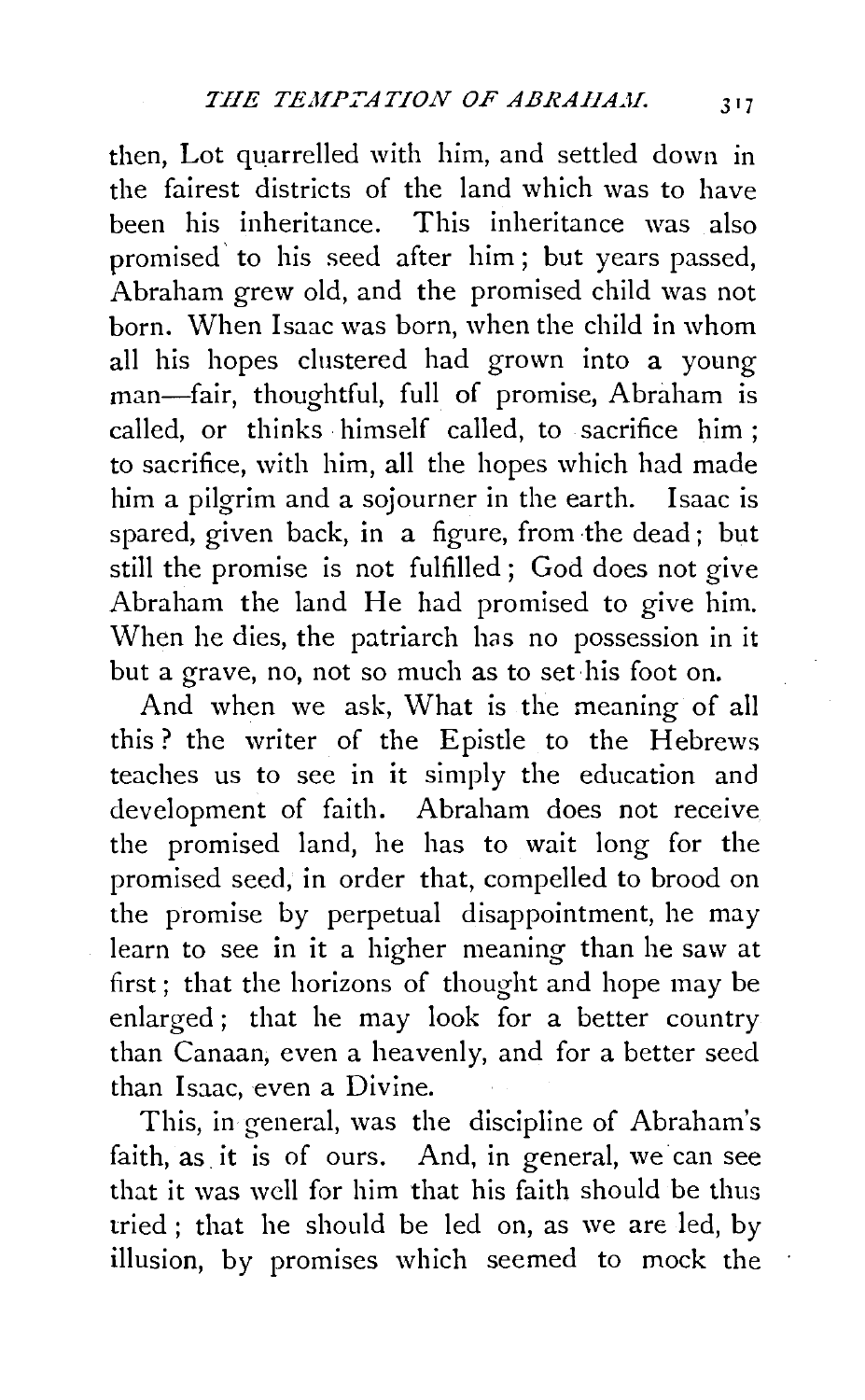hopes they bred, until his thoughts took a loftier flight, until, corrected by experience, he set his heart on a higher good than he could reach at first and grasped a larger benediction.

But there is one feature, and that the crowning feature, of this discipline which always has perplexed good men, and probably always will, since this perplexity may itself be a wholesome discipline of *their*  faith. When we read that God "tempted" Abraham to kill his son, whatever gloss we put on the passage, we cannot but pause over it and question it. We say : " Nothing could ever make it right for a father to kill his innocent son. It is impossible that God should have sanctioned such a crime. We cannot take the words in their literal sense, if at least we arc to take them as the words of God." And, indeed, if we read these simple annals of an antique time in a too prosaic way, we are sure to misconceive their meaning. In reading the Scriptures of the Old Testament, we must always make due allowance both for ancient modes of thought and for Eastern modes of expression. In those early days the poetic Eastern races conceived of all things in a way very different to ours, and uttered their conceptions in forms which on our lips would be simply passionate and extravagant. Thus, for example, they called any great wind "a wind of *God,".any* large river "a river *of God,"* any beautiful face, such as that of Moses or David, "a face *of God."* We ourselves speak at times of "a *divine*  beauty," or " a *godlike* form," when all we mean is to express our admiration of a perfect beauty or a perfect form. But the ancient Hebrews carried this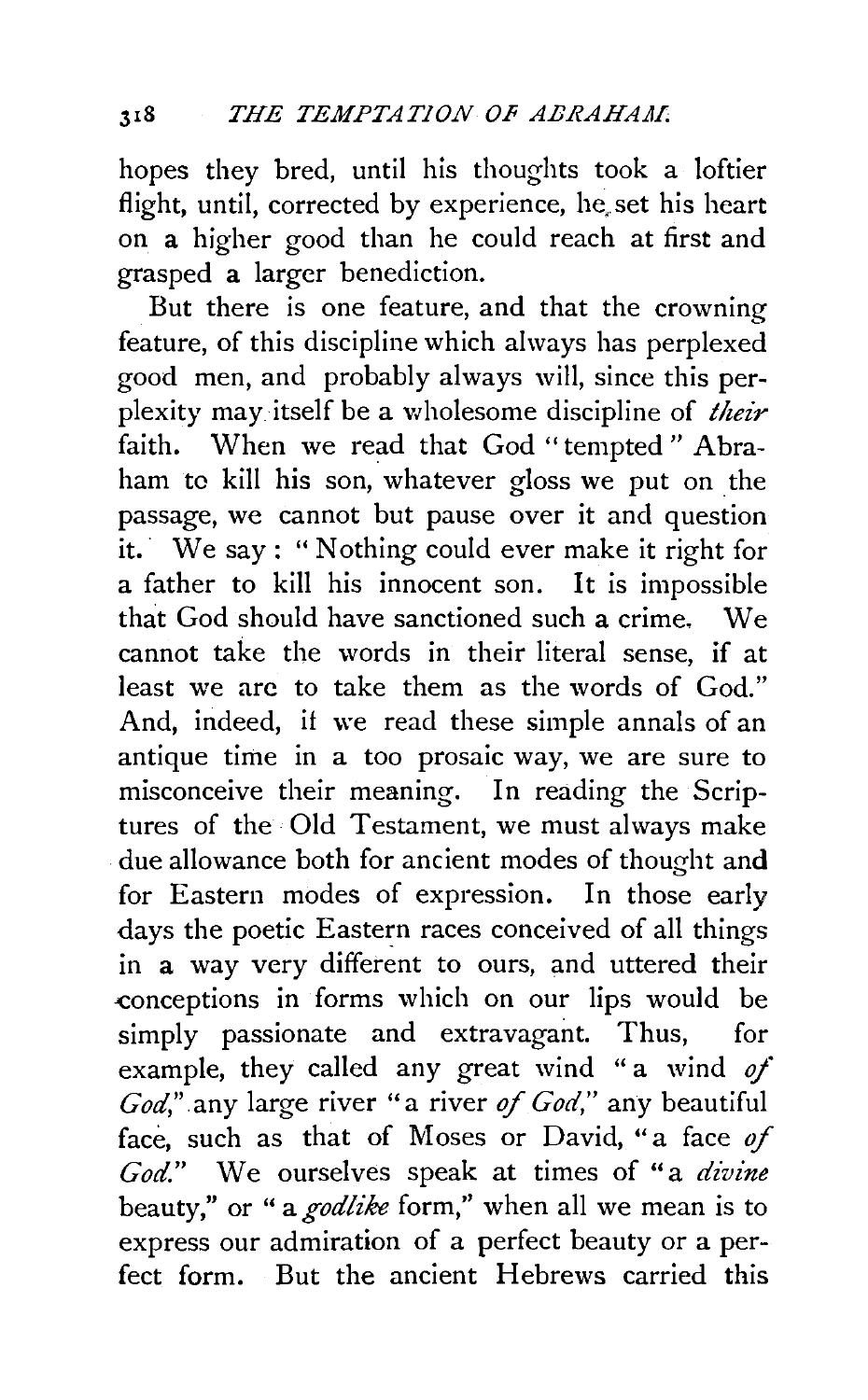mode of speech much farther than we do : in their writings the word "god" is often only an *adjective*, and is simply used to denote superlative excellence. Just as they would speak of a strong wind as "a wind of God," or a large river as ''a river of God;" so also they would speak of a great thought as a thought of God, or an intense emotion as a Divine emotion-not necessarily meaning to attribute it to the Divine Being, but meaning only to imply how very large and deep it was. And it *may* be, as some of the Commentators have concluded, that when we read, " *God* tempted Abraham," we are only to understand that the temptation was very strong, very profound.

We must also remember, under penalty of constant error, that the theology of the ancient Hebrews was of necessity very loose and indefinite as compared with ours; that it often spake with a confused and stammering tongue of things too high for it, to which it had not attained. Thus, to take only one example, we read in the book of Samuel,<sup>1</sup> " The Lord moved David to say, Go, number Israel;" while the Book of Chronicles,<sup>2</sup> recording precisely the same event, affirms "Satan provoked David to number Israel." The very temptation which, in one book, is ascribed to God, is, in the other book, ascribed to the devil. And it is very possible that if we had *two* inspired biographies of Abraham, both written by ancient Hebrew scribes, one of them would say, " *God* tempted Abraham," and the other, *"Satan* tempted Abraham ;" while if we were so fortunate as to have *three* biographies instead of two,

 $\frac{1}{2}$  2 Sam. xxiv. 1.  $\frac{1}{2}$   $\frac{1}{2}$  Chron. xxi. 1.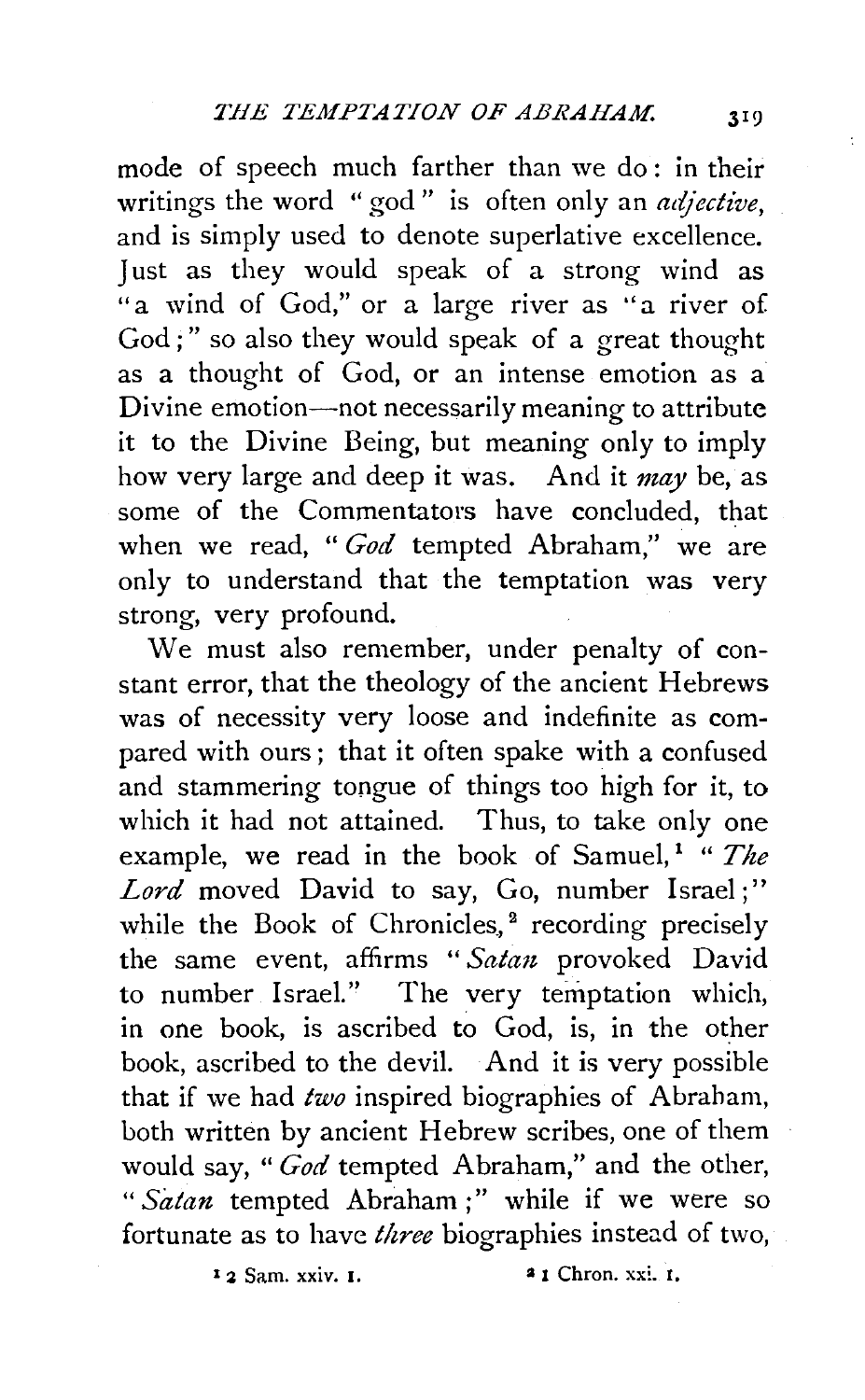in all probability the third would contain a sentence which would reconcile both statements  $-$  such a sentence as we have in the story of a still greater temptation : " Then was Jesus led up *of the Spirit*  into the wilderness to be tempted *of the devil."* 

We must not therefore read the story of Abraham's temptation in too literal a way; we must make every fair allowance for the indefiniteness of the patriarchal theology, and for Oriental modes of speech. But read it with what allowance we may, we can hardly find in it less than this-that Abraham *was* moved to sacrifice his son; that he thought it nothing less than his duty to God to make the sacrifice; that God did, in some way, use the sacrifice for Abraham's good; and that the faith which prompted the sacrifice, however mistaken may have been the form which it assumed, is, in substance and spirit, held up to our admiration in the New Testament as well as in the Old. Less than this it would be hard for any candid reader to find in the story; and when such a reader asks, "How is even this much to be interpreted and vindicated ?" he raises a question to which it is by no means easy to give a satisfactory reply.

Assuredly the answer commonly accepted will not satisfy him. That answer runs thus: '' Abraham was in danger of loving Isaac more than God. He was unconsciously idolizing the darling of his old age. To shew him his sin, and to recover him from it, to make his faith perfect, and to demonstrate that it was perfect, God *tempted* him; God placed him in a dilemma in which he was compelled to choose between Isaac and Jehovah, to sacrifice his pro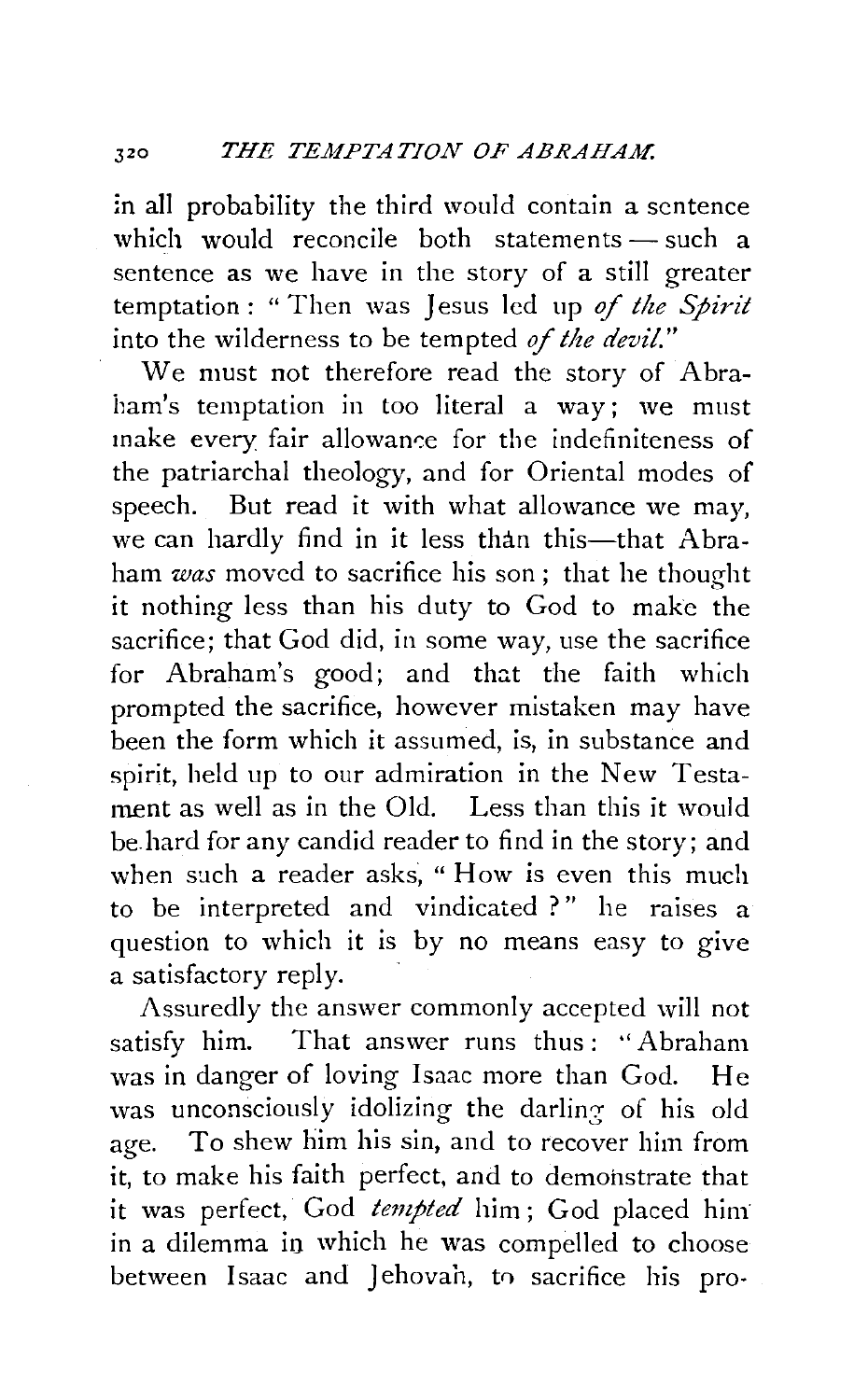foundest human affection to his love for God, to shew that he valued the unseen and spiritual above all that was fairest and dearest in the world of sense and time." *This,* as it is one of the most reasonable interpretations of the story, so it has been very generally welcomed by candid and thoughtful students of the Word. Yet, when we consider it, can we be content with it ? *does* it vindicate the course Abraham took? If he was in danger of loving Isaac more than God, must he, to save himself from that sin, be guilty of a still greater sin ? Could it be right that, to save himself from guilt, he should kill his innocent son, and so incur a heavier guilt? Are we to condone murder on the plea that it redeems a man from idolatry, or that it strengthens his faith in spiritual realities ?

When the question is put thus, we feel that if Abraham attempted to kill Isaac, lest he should love him overmuch, he simply tried to cast out devils by the prince of the devils. To avoid that conclusion many plead, "But *God* told Abraham to offer up his son; he did not do it of his own accord; it was a Divine, not a human, expedient!" To that plea we reply, "You are simply transferring the guilt from Abraham to God. Wrong things do not become right because God tells us to do them, or, rather, because we think He does. Right and wrong are not mere caprices that change and vary at his will. Whoever ordered it, we know that for a father to kill his blameless son must be wrong and not right ; that for a sinful man to commit murder in order to save his soul, is simply to damn his soul well-nigh beyond all hope of redemption.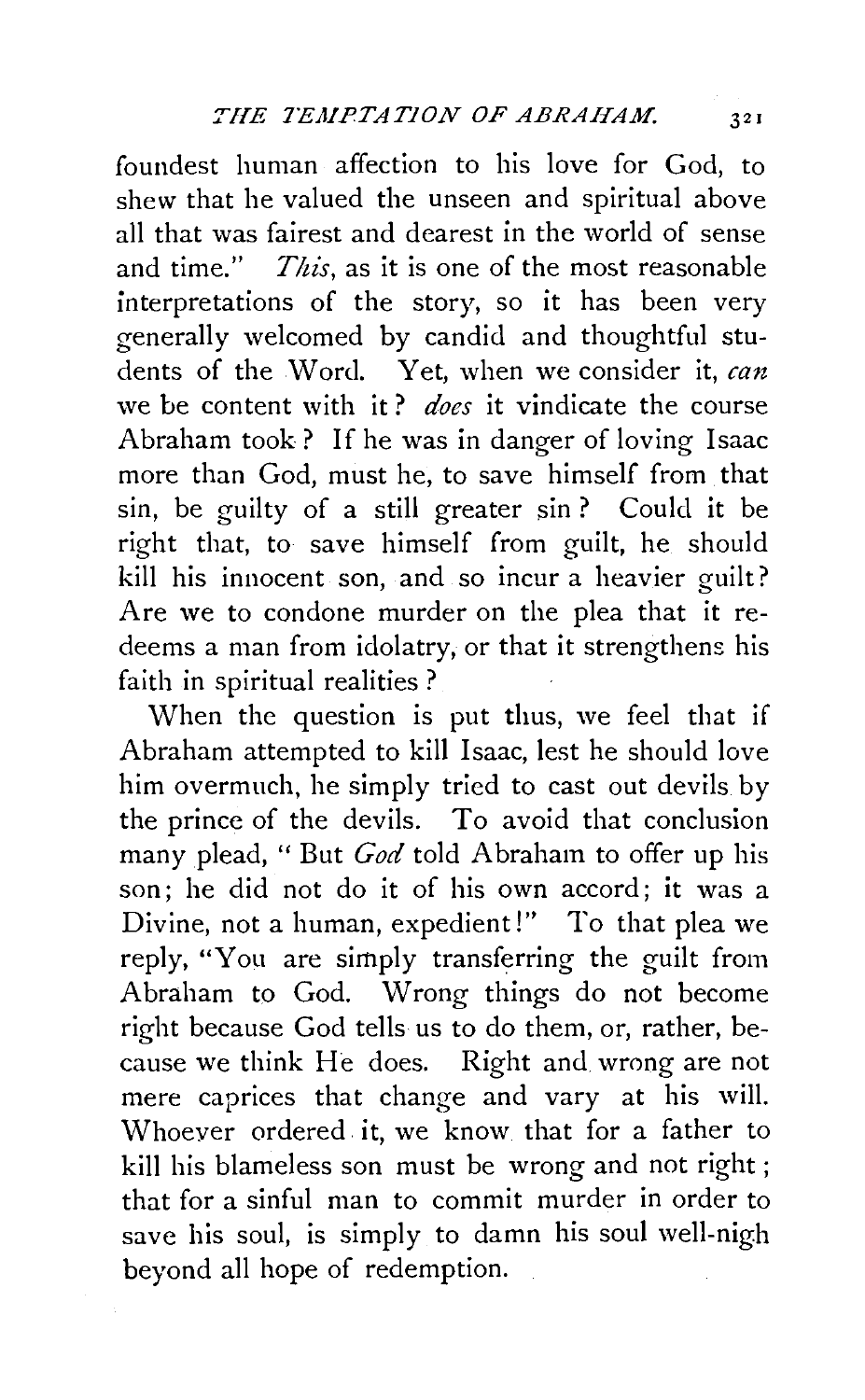"Ah, but," replies the objector, "you know God did not *memt* the sacrifice to be made, although He bade Abraham offer it!" But do you not see where that would lead us ? Does God *say* one thing and *mean* another? Is He altogether such an one as ourselves? Does *He* palter with words in a double sense, and haggle and equivocate with men for their good?

We must not vindicate Abraham at the expense of God. We dare not juggle with right and wrong in order to vindicate either God or man. We may be quite sure that God *meant* whatever He said to Abraham. We may be quite sure that it was *not*  God who taught him to think murder, and the murder of an unoffending child, acceptable to Him. We may be quite sure that it was wrong to intend such a sacrifice, and that all the blame of the wrong is to be charged on Abraham. Nothing is more foolish of us than to assume that the good men we meet in the Inspired Word were without a fault. And, great man as he was, Abraham had faults, which may be seen without a lens. Twice in his life this great hero of a dark age, to save his own skin, exposed his wife to the most extreme and deadly risks. He who sinned against his wife might well sin against his son; he who thought to save himself at Sarah's risk might well think to save himself at Isaac's cost. And *it may be* that this very incident, which we have been accustomed to admire as an illustration of the heroic faith which could sacrifice even a son for God, was intended to teach both Abraham and us that there is no true heroism in *that,* that it is a sin which God abhors and resents.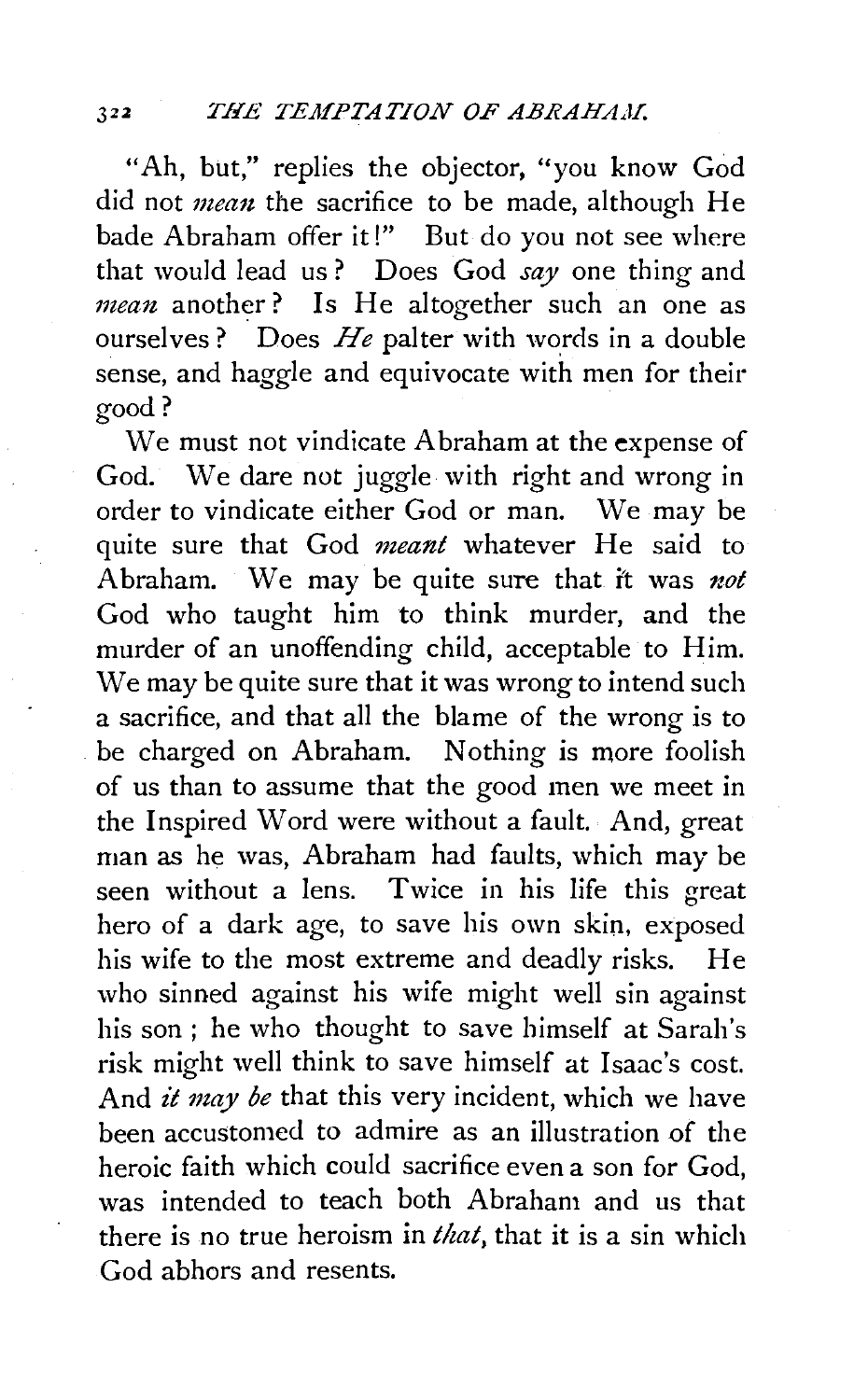If we would at all enter into the meaning of Abraham's temptation, we must remember that, like most of the Eastern races of antiquity, the Chaldeans offered the fruit of their body for the sin of their soul. Abraham was a Chaldean, and was familiar with their horrible ritual. The Spirit of God, acting on his reason and conscience, had taught him to renounce the idols of his fathers, to turn from all these to Him that made heaven and earth. But Abraham had no Bible, and no body of divinity in his hand; and very possibly could not have read them if he had. What he knew of God and God's will he had to learn by experiment, by adventure, as the years passed and carried his actions to their due results. His whole life was a discipline, a series of lessons and corrections. He was the very type of one who stands on the old paths looking for the new. He is for ever learning, for ever reaching forth to things before him. Whatever his moral instincts, or the Divine Voice, or his experience of life, suggested to him, had to be put to the test before he could know that it was true. He was sure that God spoke with him, but he was not sure what God said-i. e., what his words meant. He searched into these words, these whispers and suggestions of the Spirit, asking what and what manner of thing they signified. God had promised him a land, for example; but the land was not given him. What did the promise mean ? . God had promised him a son, but for a quarter of a century the promised child was not born. What did the promise mean ? Should he buy a parcel of land and try if God meant him to *purchase* the promised country ? Should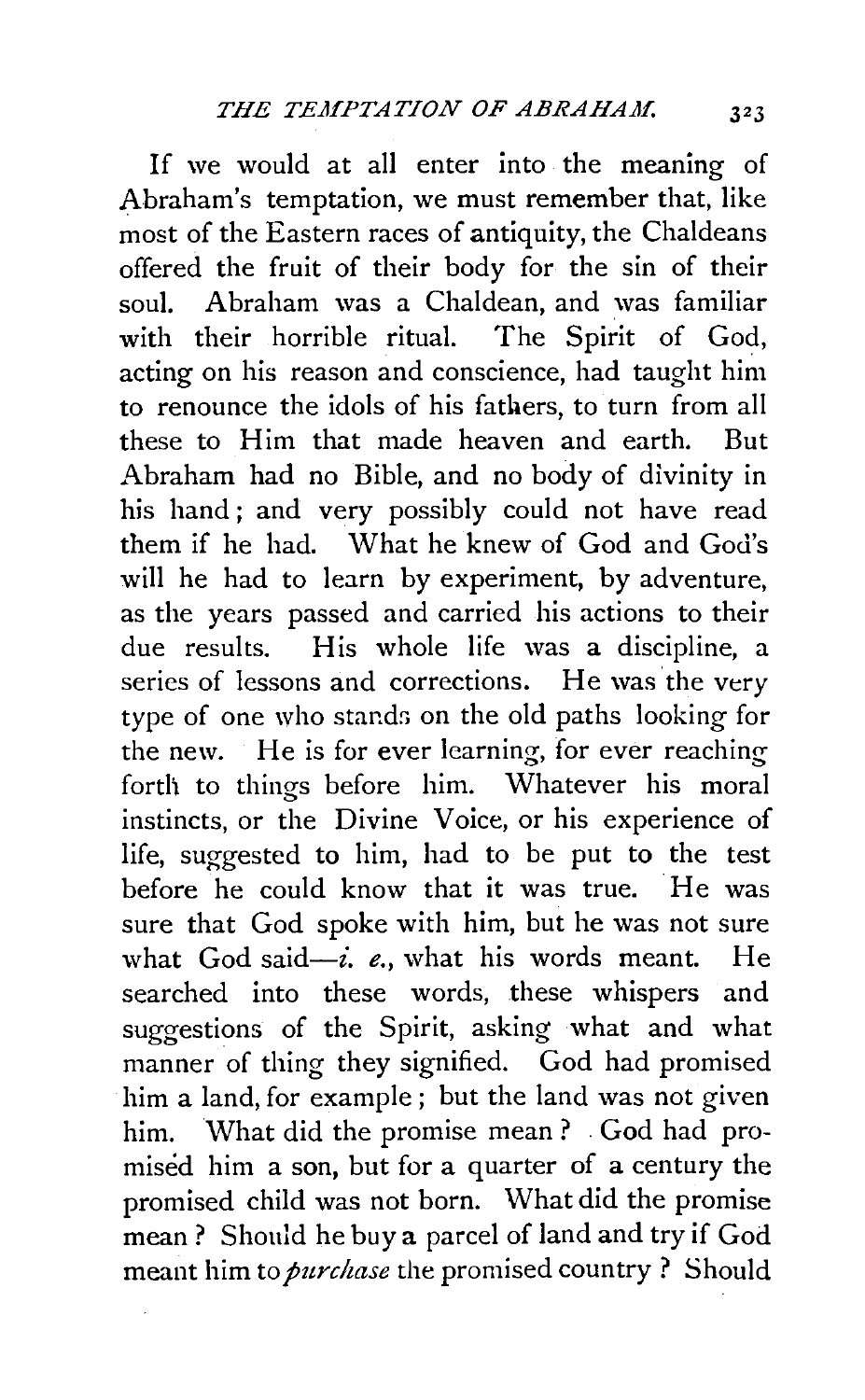he make war on some of the neighbouring chiefs, and try if· God meant him to *conquer* it? Should he adopt Sarah's suggestion, and try whether the son of Hagar the handmaiden would prove the promised seed? It was thus that Abraham had to grope after God and the meaning of his words; it was thus that he studied and learned the lessons of life ; thus that he acquainted himself with the will of God, until, as the inspired writers tell us, his faith embraced the heavenly inheritance, and rejoiced in the day of Christ which it "saw afar off."

And "the temptation" to sacrifice his son was one of the lessons, one of the trials, by which his faith was exercised and developed. Probably, as the Commentators suppose, Abraham loved Isaac with an affection which rivalled, or bade fair to rival, his love for God. God may have quickened this thought, this fear, of an undue or idolatrous love in Abraham's heart, by any one of those slight domestic incidents which have quickened a similar fear in many a tender and devout spirit. The thought, the doubt, the fear once roused, may have grown keen to misery ; for should Abraham suffer anything to weaken his faith in God, the whole labour of his heroic life would be undone, and he would miss his mark when about to strike the gold. It may be that this fear mounted and swelled till it coloured all moods and thoughts of the soul, till he was ready to adopt any expedient that would put it to a decisive proof. His fathers and neighbours had given their firstborn to cruel and impotent gods ; could he do as much for the Lord of heaven and earth ? On this question he may have brooded till he felt there was no other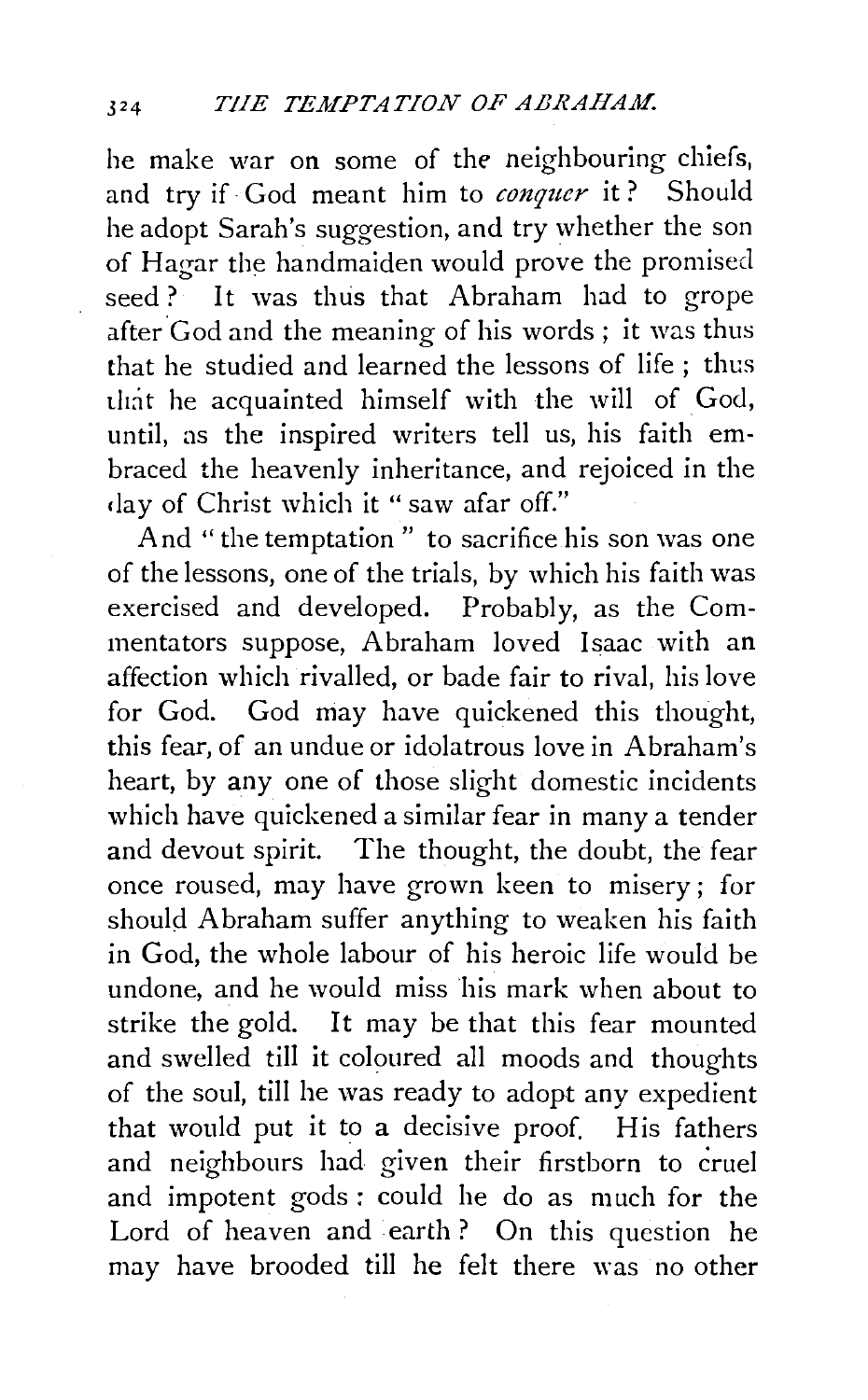path out of the difficulty, that he should never be sure of himself unless he could nerve himself to this dreadful effort. He may have felt that if ever there could be sufficient reason for such a sacrifice he had it,-that it must be God who was asking it of him, that his very salvation hung on his obedience.

He braces himself for the effort; he attemptsin will and heart, he *makes-the* sacrifice. And God both accepts it and rejects it. An angel bids him stay his hand and spare his son. Abraham is thus taught in the most impressive way that, under all circumstances, God abhors human sacrifices ; that He will not accept them even when they are prompted by the sincerest loyalty, and offered under the profoundest sense of duty. But if God rejects that which is evil in the offering, shall He not accept that which is good ? Is it not like Him, is it not what we should expect of Him that, while teaching Abraham to renounce for ever the human, and therefore inhuman, sacrifices of his age, He should graciously recognize that intense faith in unseen realities, and that utter devotion of love which had prompted a father to offer up his only son rather than fail in his loyalty to Heaven? Surely this is the very Grace in which we trust-the Grace which disentangles the good from the evil in the mingled yarn of our service, which rejects the evil in order that the good may gain a larger scope!

This, then, is one mode in which we may at once interpret the temptation of Abraham and vindicate the way God took with him. But there is a deeper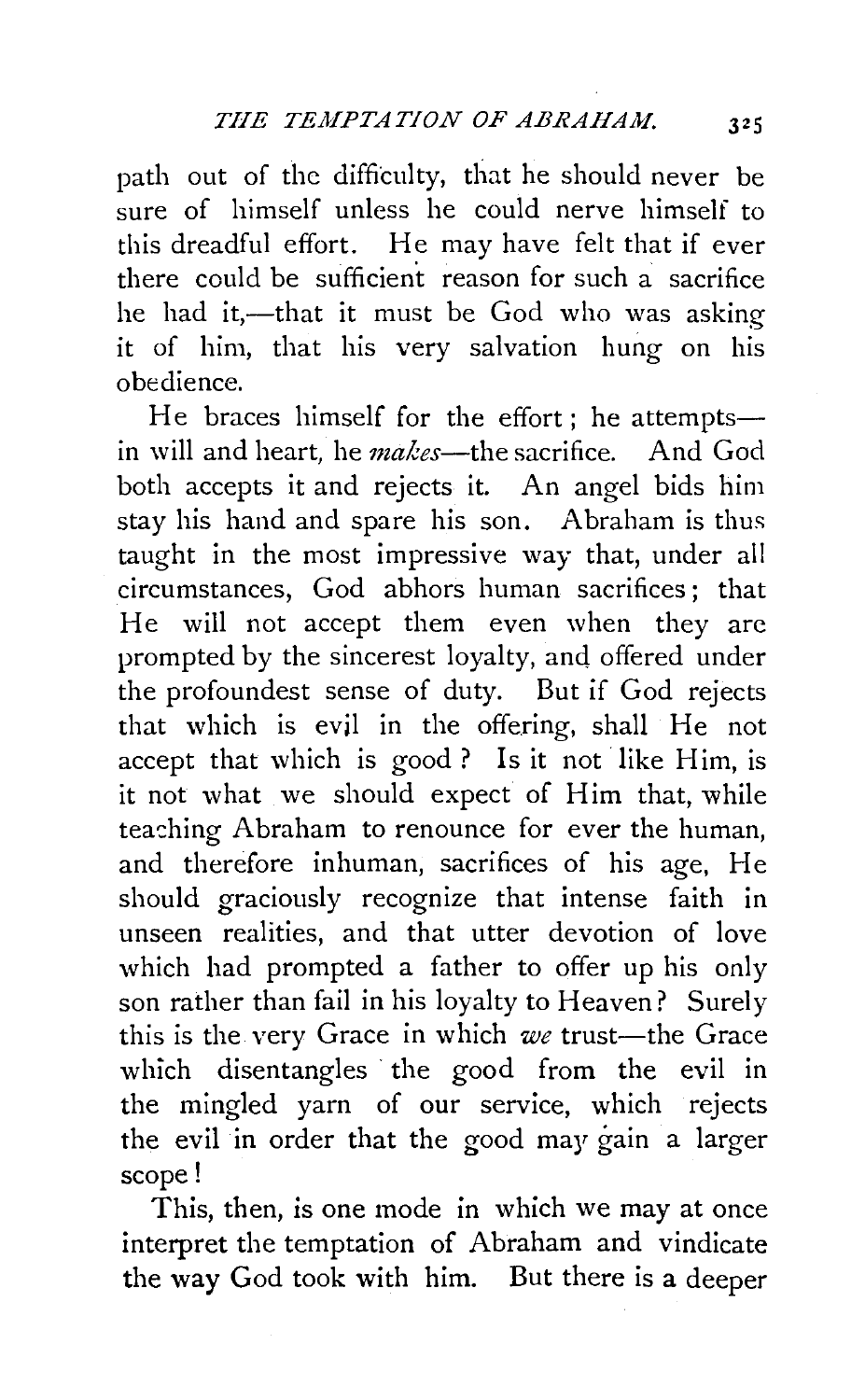interpretation which, in some sort, vindicates Abraham also, and that without doing violence to the Sacred Record. Violence! It is those who refuse to mix a little knowledge and imagination with what they read who are for ever violating the Scriptures, by reading them as if the Oriental chiefs of antiquity were modern Englishmen, or not living men at all. The Iew of Venice demands: "Hath not a Jew eyes? hath not' a Jew hands, organs, dimensions, senses, affections, passions ? fed with the same food, hurt with the same weapons, subject to the same diseases, healed by the same means, warmed and cooled by the same winter and summer as a Christian is ? If you prick us, do we not bleed ? if you tickle us, do we not laugh ? if you poison us, do we not die ? " And, really, so far as these ancient Jews of the Bible go, we practically reply, " No, they were not as we are." We find it almost impossible to believe that, had we pricked Abraham, he would have bled ; that had we tickled Isaac, he would have laughed; that had we poisoned Jacob, he would have died. They are abstractions to us rather than men of flesh and blood. We have to remember and exert ourselves before we can conceive of them as men of like nature and passions with ourselves. But if we take the trouble to think of Abraham as he was--*as a man-we* may conceive more truly, and with a deeper sympathy, what his ·temptation was. We >peak of it simply as a temptation to sacrifice Isaac. Was it not far more truly a temptation to sacrifice *limself?* Men and fathers, here was a man and a father, an old man to whom life had not much to offer, with an only son, the darling of his age. \Vould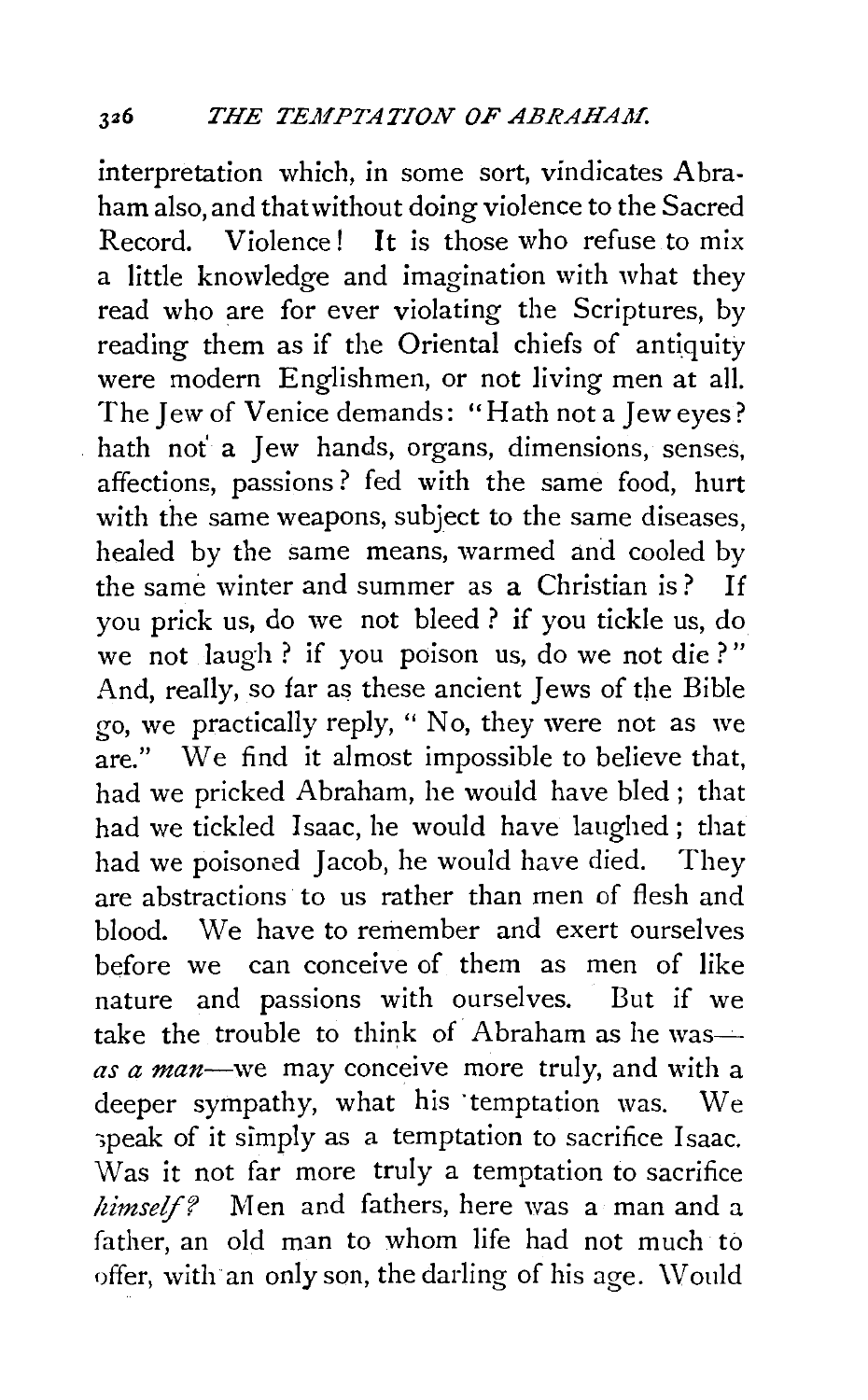it have been harder for this old man to die than for him to kill his son ? Would it not have been infinitely easier? All the happiness of his life hung on this thoughtful comely young man; all the hopes of his life centered in him, for he was the seed of the promise. To slay Isaac was to slay all his hopes, and to blot out all brightness from his days. Who can doubt that it would have been far easier for him to give up his own life than to take his son's life, to sacrifice himself rather than his son ? Nay, to sacrifice his son *was*  to sacrifice himself, and that most painfully, most utterly. It may have been a mistaken sense of duty which prompted the sacrifice; the temptation may have come from Satan rather than from God. Yet we may understand how large a part God had even in the temptation, when once we reflect that Abraham was a man, and that he was really sacrificing himself in sacrificing his son : for *self-sacrifice* is the highest law of the highest life. What is love but the death, the sacrifice, of the self? And God *is*  love. God is self-sacrifice. To *Him,* to live in and for others, to give and sacrifice Himself for others, is an eternal and perfect joy. To *us,* it is still often a pain, or a joy blended with pain, for as yet we are not perfect ; we are not able to sacrifice ourselves wholly and fully for others, to live only for them, and to deny ourselves utterly for them. We approve and admire those who strain toward, if they do not reach, this high mark of perfection, but we ourselves cannot live a life so divine, or cannot as yet find our supreme joy in it. But when we are perfect, when we see God as He is, and are like Him, we shall no longer live to and for ourselves. The law of his